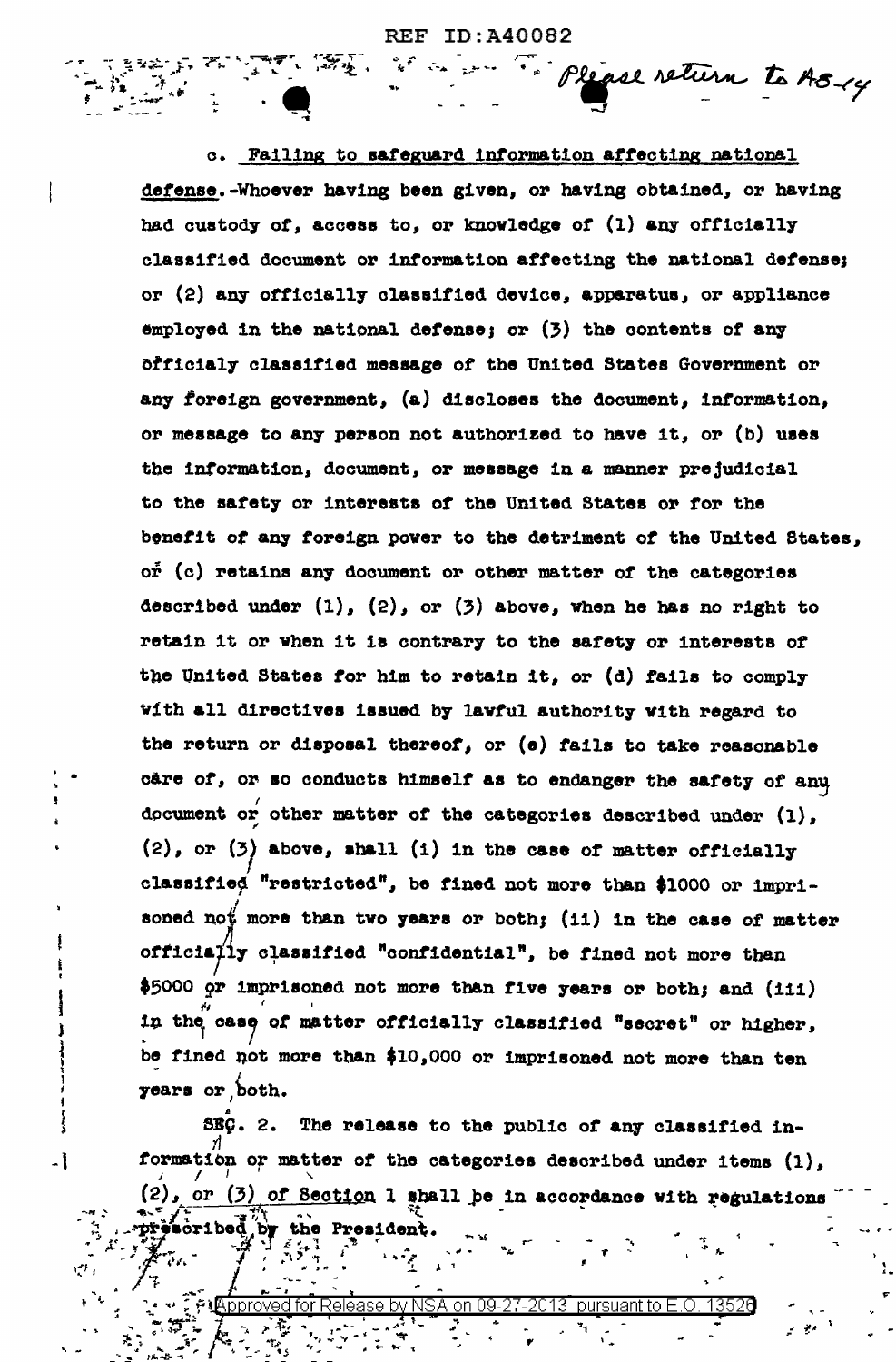SEQ. 3-On a prosecution under Sec. 1 or 2 above, it shall not be necessary to show that the accused person willfully violated any provisions thereof, and notwithstanding that no such willful violation is proved against him, he may be convicted if, from the proved circumstances of the case, or his proved conduct, it appears that he was grossly negligent in conforming to the provisions of Sec. 1 and 2 above.

 $\mathcal{I}$